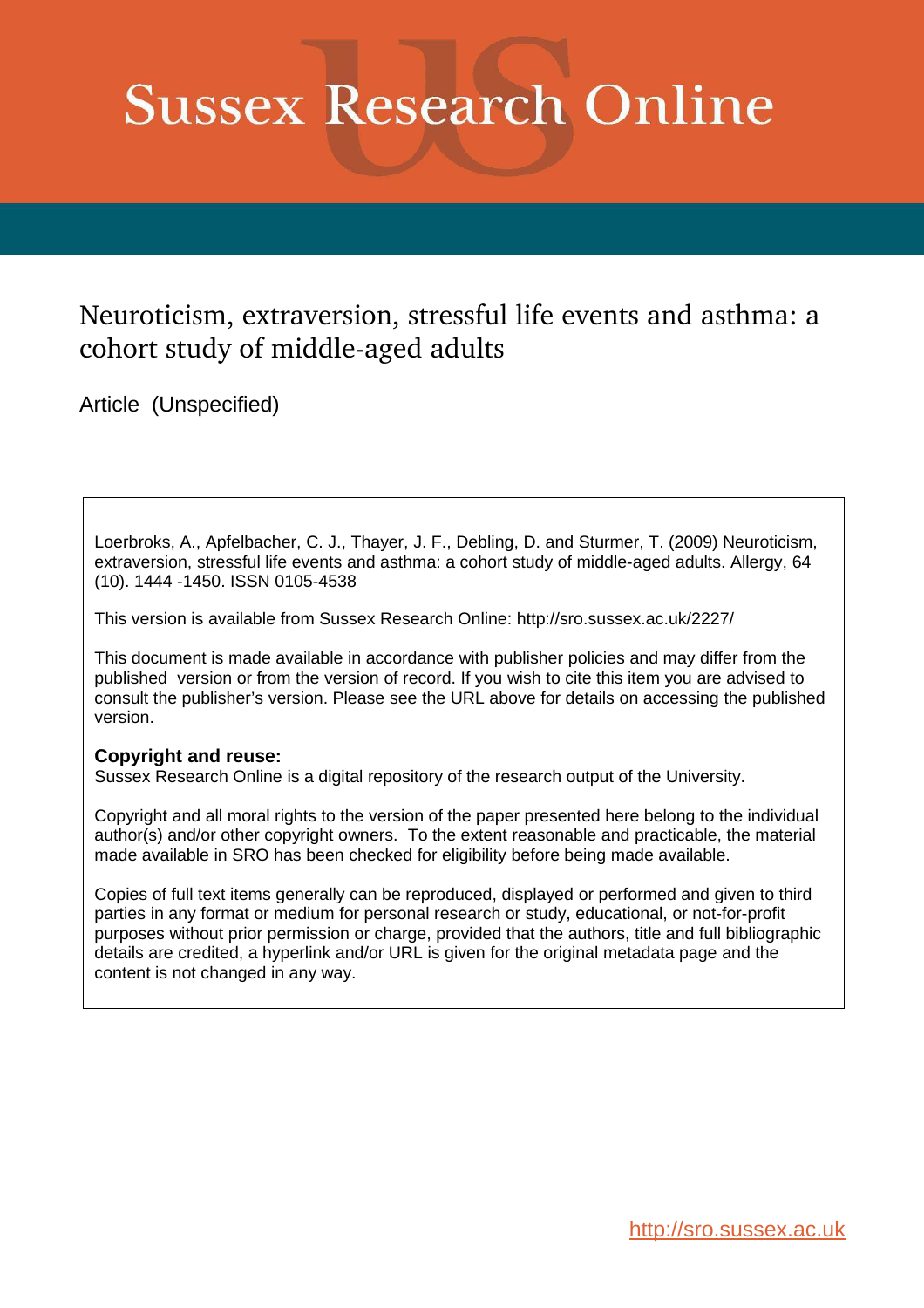## Original article

# Neuroticism, extraversion, stressful life events and asthma: a cohort study of middle-aged adults

Background: Stressful life events can trigger asthma exacerbations, but could also contribute to the development of incident asthma. However, only few studies have investigated the association between stressful life events and adult asthma prospectively. Likewise, stress-related personality traits (e.g. neuroticism and extraversion) may increase asthma risk, but this has been examined in only one prospective study. We therefore aimed to investigate the association between neuroticism, extraversion, stressful life events and incident asthma. Methods: A population-based sample of 5114 middle-aged adults completed questionnaires between 1992 and 1995. Among those alive in 2002/2003, 4010 (83%) were followed-up by questionnaires. Exposures of interest included neuroticism, extraversion and three stressful life events (unemployment, having broken off a life partnership and death of a close person). Associations with incident asthma were estimated by multivariable risk ratios (RR) and 95% confidence intervals (95% CI) using Poisson regression. Results: High *vs* low neuroticism predisposed to developing asthma  $(RR = 3.07, 95\% \text{ CI} = 1.71 - 5.48)$ , but high extraversion did not  $(RR = 1.30, 1.50)$ 95% CI =  $0.79-2.15$ ). Having broken off a life partnership significantly increased asthma risk (RR = 2.24, 95% CI = 1.20–4.21) in contrast to death of a close person (RR = 1.06, 95% CI = 0.64–1.75) or unemployment  $(RR = 1.65, 95\% \text{ CI} = 0.72-3.78).$ 

Conclusions: High levels of neuroticism may increase the risk of asthma in middle-aged adults. Having broken off a life partnership was the only stressful event, which was associated with incident asthma. Synthesized with evidence from earlier studies, this could reflect that interpersonal conflicts may increase asthma risk, possibly along an immunological pathway.

### A. Loerbroks<sup>1,2</sup>, C. J. Apfelbacher<sup>3,4</sup>, J. F. Thayer<sup>2,5</sup>, D. Debling<sup>6</sup>, T. Stürmer<sup>7</sup>

<sup>1</sup>Institute of Psychology, Heidelberg University, Heidelberg, Germany; <sup>2</sup>Mannheim Institute of Public Health, Social and Preventive Medicine, Mannheim Medical Faculty, Heidelberg University, Mannheim, Germany; <sup>3</sup>Department of Clinical Social Medicine, University Hospital Heidelberg, Heidelberg, Germany; <sup>4</sup>Division of Public Health and Primary Care, Brighton and Sussex Medical School, Falmer, UK; <sup>5</sup>The Ohio State University, Department of Psychology, Columbus, Ohio, USA; <sup>6</sup>German Childhood Cancer Registry at the Institute for Medical Biostatistics, Epidemiology and Informatics, University of Mainz, Mainz, Germany; 7Division of Preventive Medicine and Division of Pharmacoepidemiology and Pharmacoeconomics, Brigham and Women's Hospital, Harvard Medical School, Boston, MD, USA

Key words: asthma; extraversion; life events; neuroticism; stress.

Dr Adrian Loerbroks, MSc, MSc Mannheim Institute of Public Health Social and Preventive Medicine Mannheim Medical Faculty Heidelberg University Ludolf-Krehl-Strasse 7-11 68167 Mannheim Germany

Accepted for publication 3 February 2009

Stress is considered to affect health outcomes and morbidity in asthma patients (1, 2) and stressful life events may trigger asthma exacerbations (3). Stress may also contribute to the development of incident asthma (1, 2) possibly along a pathway involving inflammatory processes (4–6). It is therefore conceivable that life events that are associated with considerable distress and personality traits that are related to stress susceptibility may predispose to developing asthma, too. Extraversion and in particular neuroticism can be conceptualized as such stress-related personality traits. These traits have been related to perceived stress (7, 8), to coping styles (9) and, in some studies, to physiological indicators of the stress response (i.e. cortisol) (10, 11). Apart from their potential inflammatory link to asthma aetiology, the effects of these traits on asthma genesis could be mediated by lifestyle-

related factors such as smoking (12, 13) and overweight/ obesity (14, 15), which may reflect unhealthy behavioural coping with stress.

To elucidate whether stressful events or personality traits may contribute to the development of asthma, these associations need to be studied prospectively. A number of prospective studies on stressful life events and the onset of asthma have been conducted in populations of children (2), but evidence from adult populations is sparse. The association between neuroticism, extraversion and asthma has been examined in only one epidemiological study with a prospective design (16). This investigation found that neuroticism was not related to the onset of asthma, and that high levels of extraversion increased asthma risk in women, but not in men.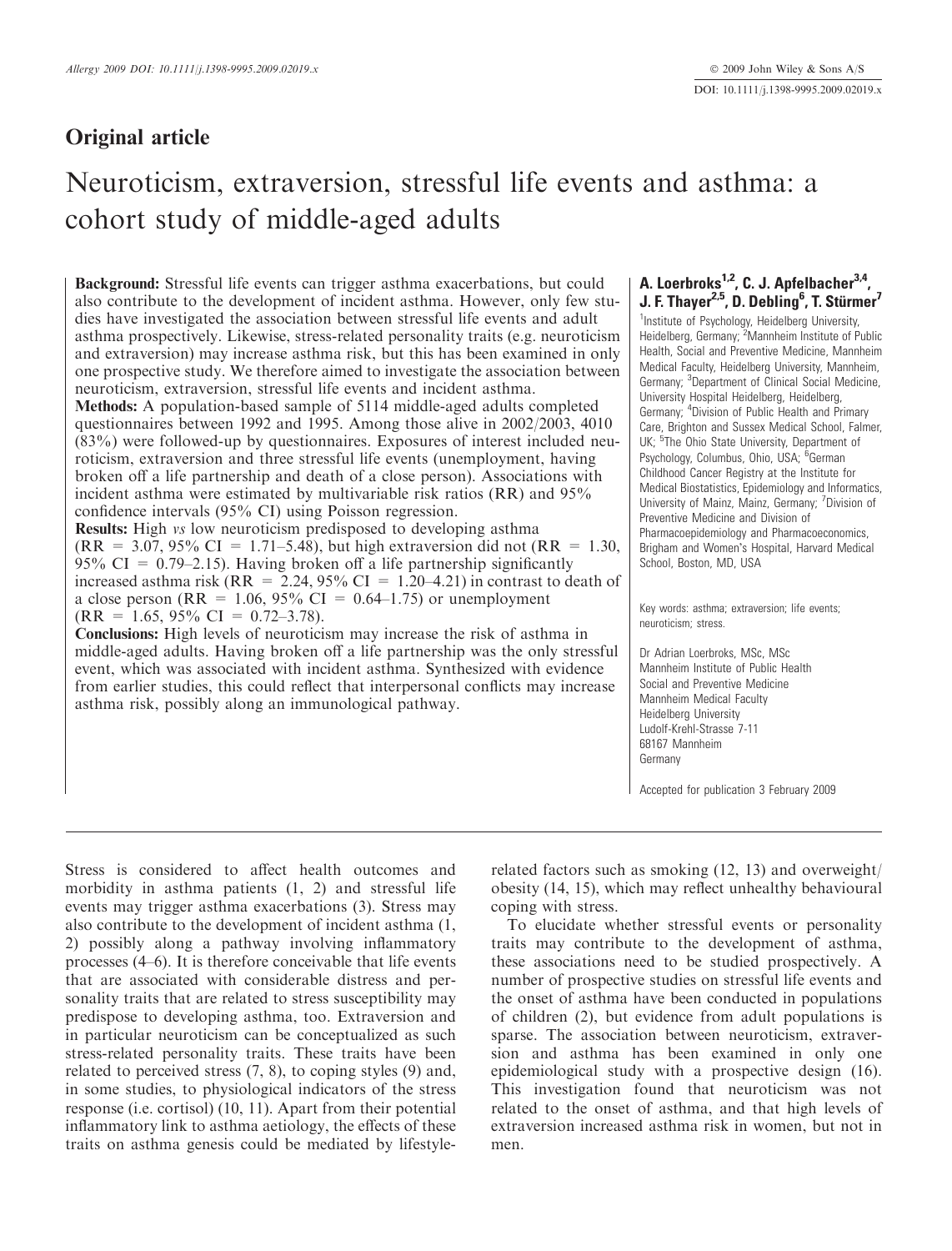As a result of the marked scarcity of longitudinal data on the relation between neuroticism, extraversion, stressful life events and asthma, we aimed to explore these associations prospectively based on data from a large population-based cohort study of middle-aged adults.

#### Methods

#### Study population

Details on the study population can be found elsewhere (17). Briefly, at baseline (1992–1995), a population-based sample of 5114 women and men aged 40–65 years from Heidelberg and surroundings completed a questionnaire assessing lifestyles, comorbidity and personality traits. In 2002/2003, participants were followed-up for mortality and morbidity (18, 19) after a median of 8.5 years. Among those alive at follow up ( $n = 4857$ ), the response rate was  $83\%$  $(n = 4010)$ . Study protocols were approved by the ethics committee of the Faculty of Medicine, University of Heidelberg.

#### Questionnaire data

Neuroticism and extraversion were measured at baseline each by 24 closed-ended questions using the validated German version of the Eysenck Personality Inventory (20). The psychometric properties of this tool have been documented. For instance, reported split-half reliabilities for the neuroticism scale and the extraversion scale range from 0.74 to 0.78 and 0.64 to 0.75, respectively (20). One point was assigned for each affirmative answer. One point was assigned for each affirmative answer and mean neuroticism and extraversion scores were calculated.

At baseline, a total of three closed-ended questions addressed life events that were assumed to be stressful. These questions were: During the last 5 years, did you loose your job or fail to obtain an appropriate job?', 'During the last 5 years, did you break off a life partnership (break off the relationship with your parents or divorce from your partner)?', 'During the last 5 years, did a close person die (e.g. partner, family member, friend)?-.

At baseline, participants were asked whether they currently have or ever had asthma. Provided response categories were: I currently have asthma', 'I do not have asthma anymore', 'I do not know whether I still have it' and 'No, I do not have asthma/I have never had asthma'. Prevalent asthma at baseline was defined as a participant responding 'I currently have asthma', 'I do not have asthma anymore' or 'I do not know whether I still have it'. If the answer 'No, I do not have asthma/I have never had asthma' was given, the individual was considered to be free of asthma.

At follow up, respondents were asked whether they had ever been diagnosed with asthma by a physician (yes or no were the only possible answers). We defined incident asthma as self-reported asthma at follow up in participants without asthma at baseline.

#### Statistical analyses

Neuroticism and extraversion may be categorized by pragmatically constructing groups of equal size based on the respective score distribution in the study population (21). Given the limited number of incident asthma cases, we sought to maximize efficiency and decided to split the study population into two cohorts of similar size. We dichotomized neuroticism and extraversion scales by splitting the study population at the median of the respective score distribution. Stressful life events were evaluated individually as it

has been suggested that different stressors have different effects on the immune system (22) and possibly also on the occurrence of asthma.

We estimated prevalence ratios (PRs) in cross-sectional analyses and risk ratios (RRs) in longitudinal analyses together with their 95% confidence intervals (95% CI) by Poisson regression using a log-link function and the empirical (robust) variance in sas (23). Analyses were conducted for the entire sample, but were also stratified by gender in order to make our findings comparable to the only previous prospective study on neuroticism, extraversion and asthma (16). Gender differences were assessed by the Wald's test for an interaction term between gender and the corresponding exposure of interest.

Because of potential or reported associations with personality and asthma, we decided *a priori* to control for the following possible confounders: age, age<sup>2</sup>, education, smoking status, alcohol consumption, body mass index, physical exercise, family history of asthma and, if applicable, gender in multivariable analyses. We used conventional methods of confounder adjustment in cross-sectional analyses. In longitudinal analyses, however, we used propensity scores to control for confounding (24, 25) because of the limited number of incident cases in our study and because of the high proportion of exposed individuals based on the median split of neuroticism and extraversion. Propensity score adjustment was performed by first estimating the propensity for each study participant to be exposed to each dichotomized potential asthma risk factor (i.e. high neuroticism, high extraversion, unemployment, breaking off a life partnership and death of a close person). We estimated the individual probability of exposure by logistic regression employing the potential asthma risk factors as dependent variable and the confounders as independent variables. In a second step, participants who had a propensity score outside of the range common to exposed and unexposed individuals were excluded from the analyses. Third, the continuous propensity scores were divided into quintiles. These quintiles were then used as dummy variables in the multivariable outcome models for asthma incidence. In addition to using personality scales as dichotomized exposures, we used *z*-transformed extraversion and neuroticism scores as continuous exposures in both cross-sectional and longitudinal analyses.

#### **Results**

As illustrated by Table 1, increasing age was associated with a decrease in extraversion, but not with neuroticism. Women were more likely to have high neuroticism scores than men. There were no gender differences with respect to extraversion. Higher educational levels were related to both lower neuroticism and lower extraversion. Smoking status was not associated with neuroticism, but was strongly related to extraversion, which was the lowest in never-smokers and the highest in current smokers. Both increasing alcohol intake and increasing levels of physical exercise were associated with lower neuroticism and higher extraversion. Body mass index levels and a positive family history of asthma were associated with higher neuroticism, but were unrelated to extraversion.

Of the 4854 baseline participants with complete information on asthma, 334 (6.9%) reported prevalent asthma. Among baseline participants with complete information on the respective item,  $7.8\%$  ( $n = 394$ ) lost their job or failed to find a new job within a period of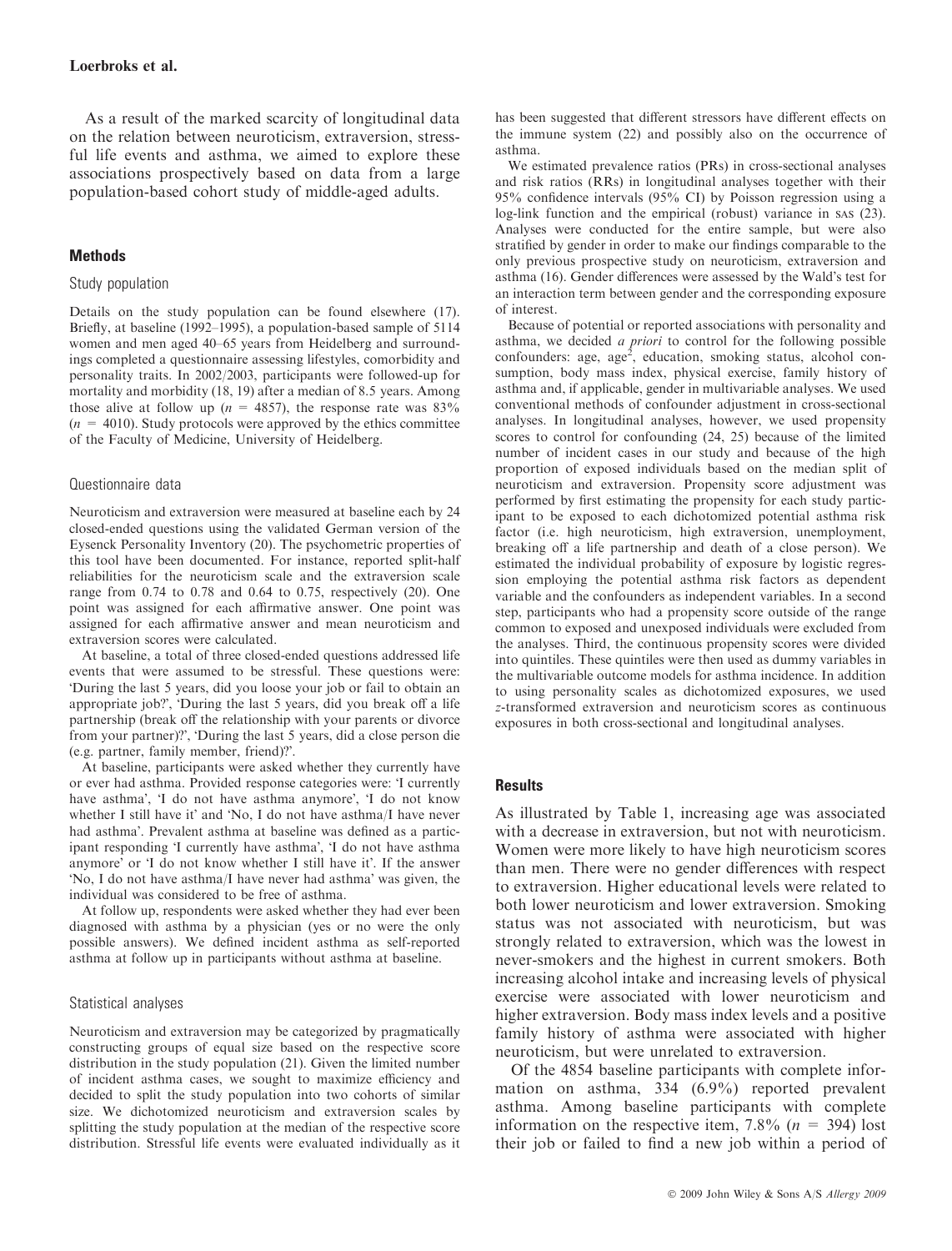Table 1. Participants  $[n \, (%)]$  with a high or low neuroticism score or extraversion score according to baseline characteristics

|                                      |             | Neuroticism* |             | Extraversion* |  |  |
|--------------------------------------|-------------|--------------|-------------|---------------|--|--|
| Characteristic                       | Low         | High         | Low         | High          |  |  |
| $\eta$                               | 2511        | 2602         | 2783        | 2330          |  |  |
| Age (years)                          |             |              |             |               |  |  |
| < 50                                 | 867 (51.6)  | 815 (48.5)   | 852 (50.7)  | 830 (49.4)    |  |  |
| $50$ to $<60$                        | 1086 (47.8) | 1186 (52.2)  | 1236 (54.4) | 1036 (45.6)   |  |  |
| ≥60                                  | 558 (48.1)  | 601 (51.9)   | 695 (60.0)  | 464 (40.0)    |  |  |
| Gender                               |             |              |             |               |  |  |
| Women                                | 1075 (40.3) | 1594 (59.7)  | 1483 (55.6) | 1186 (44.4)   |  |  |
| Men                                  | 1436 (58.8) | 1008 (41.2)  | 1300 (53.2) | 1144 (46.8)   |  |  |
| Education (years)                    |             |              |             |               |  |  |
| <10                                  | 1154 (45.6) | 1379 (54.4)  | 1341 (52.9) | 1192 (47.1)   |  |  |
| 10                                   | 481 (47.7)  | 528 (52.3)   | 550 (54.5)  | 459 (45.5)    |  |  |
| >10                                  | 845 (56.3)  | 657 (43.7)   | 858 (57.1)  | 644 (42.9)    |  |  |
| Smoking status                       |             |              |             |               |  |  |
| Never                                | 1025 (47.4) | 1138 (52.6)  | 1298 (60.0) | 865 (40.0)    |  |  |
| Former                               | 918 (50.8)  | 890 (49.2)   | 944 (52.2)  | 864 (47.8)    |  |  |
| Current                              | 556 (50.1)  | 555 (50.0)   | 528 (47.5)  | 583 (52.5)    |  |  |
| Alcohol consumption (g/day)          |             |              |             |               |  |  |
| None                                 | 385 (44.1)  | 489 (56.0)   | 549 (62.8)  | 325 (37.2)    |  |  |
| 0.1 to 15.0                          | 1016 (47.3) | 1131 (52.7)  | 1180 (55.0) | 967 (45.0)    |  |  |
| 15.1 to 30.0                         | 581 (52.1)  | 534 (47.9)   | 573 (51.4)  | 542 (48.6)    |  |  |
| >30.0                                | 496 (55.3)  | 401 (44.7)   | 436 (48.6)  | 461 (51.4)    |  |  |
| Physical exercise, (h/week)          |             |              |             |               |  |  |
| None                                 | 624 (43.7)  | 804 (56.3)   | 883 (61.8)  | 545 (38.2)    |  |  |
| $>0$ to 2                            | 1248 (48.5) | 1323 (51.5)  | 1397 (54.3) | 1174 (45.7)   |  |  |
| >2                                   | 621 (57.9)  | 452 (42.1)   | 478 (44.6)  | 595 (55.5)    |  |  |
| Body mass index (kg/m <sup>2</sup> ) |             |              |             |               |  |  |
| < 25                                 | 1282 (49.4) | 1315 (50.6)  | 1439 (55.4) | 1158 (44.6)   |  |  |
| 25 to $<$ 30                         | 976 (50.3)  | 963 (49.7)   | 1036 (53.4) | 903 (46.6)    |  |  |
| $\geq 30$                            | 219 (43.8)  | 281 (56.2)   | 265 (53.0)  | 235 (47.0)    |  |  |
| Family history of asthma             |             |              |             |               |  |  |
| N <sub>0</sub>                       | 2262 (50.7) | 2200 (49.3)  | 2421 (54.3) | 2041 (45.7)   |  |  |
| Yes                                  | 221 (39.3)  | 342 (60.8)   | 319 (56.7)  | 244 (43.3)    |  |  |

\*For each scale, low and high scores were defined based on the median split.

5 years prior to baseline interviews,  $9.0\%$  ( $n = 458$ ) broke off a life partnership and  $48.6\%$  ( $n = 2471$ ) experienced the death of a close person.

In cross-sectional analyses (Table 2), neuroticism showed a strong positive association with prevalent asthma in men, but not in women (PR =  $2.06$ ,  $95\%$ )  $CI = 1.53-2.78$ , and  $PR = 1.13$ ,  $95\% CI = 0.80-1.59$ , respectively). This interaction was statistically significant  $(P\text{-value} = 0.01)$ . When we used neuroticism *z*-scores, we again observed a stronger association between neuroticism and asthma in men than in women (PR for 1 SD increase = 1.39, 95% CI = 1.22–1.58 and PR = 1.19, 95% CI =  $1.00-1.42$ , respectively). We observed no meaningful association between extraversion and asthma in either gender. Unemployment was associated with an elevated prevalence of asthma in both women and men  $PR = 1.56, 95\% \text{ CI} = 0.96 - 2.54 \text{ and } PR = 1.54, 95\%$  $CI = 1.01-2.36$ , respectively). Having broken off a life

partnership was positively related to asthma in women  $(PR = 1.60, 95\% \text{ CI} = 0.99{\text{-}}2.59)$ , but not in men  $PR = 0.99, 95\% \text{ CI} = 0.58{\text -}1.69$ . Death of a close person was not associated with the prevalence of asthma, neither in women nor in men.

A total of 4520 individuals reported to be free of asthma at baseline and are thus the cohort for our longitudinal analyses. Of these, 200 (4.4%) died between baseline and follow-up in  $2002/2003$  (mortality follow up was  $99.5\%$ ) complete). Of those alive at follow up  $(n = 4320)$ , 3588 (83.1%) participated in the follow-up assessments and 3572 (99.6%) of the participants provided information on asthma at follow up. Among this group used for the longitudinal analyses, 63 individuals (1.8%) developed asthma over a median follow up of 8.5 years.

Compared to those with low neuroticism, adults with high neuroticism had a threefold elevated risk of developing asthma (RR =  $3.07,95\%$  CI =  $1.71-5.48$ ) (Table 3). Extraversion was not associated with incident asthma. Breaking off a life partnership increased the risk of asthma development (RR = 2.24, 95% CI = 1.20–4.21). In contrast, unemployment and death of a close person were not significantly related to incident asthma ( $RR = 1.65, 95\%$ )  $CI = 0.72 - 3.78$  and RR = 1.06, 95%  $CI = 0.64 - 1.75$ , respectively). High neuroticism (*vs* low neuroticism) and having broken off a life partnership were associated at baseline (PR = 1.80, 95% CI = 1.49–2.18) and could therefore confound each other's relation with incident asthma. When we additionally controlled the multivariable models for these exposures, the estimates were not altered substantially; the RR for high *vs* low neuroticism was 2.92  $(95\% \text{ CI} = 1.64 - 5.22)$  and RR for having broken off a life partnership was 2.39 (95% CI = 1.16–4.90). Because of the low number of incident cases, confidence intervals were wide when analyses was stratified by gender, particularly for dichotomized exposures. High *vs* low neuroticism predisposed both women and men to develop asthma  $(RR = 4.06, 95\% \text{ CI} = 1.60 - 10.30 \text{ and } RR = 2.48,$ 95% CI = 1.11–5.56, respectively). High *vs* low extraversion was neither associated with an increased risk of asthma in women (RR =  $1.60,95\%$  CI = 0.82–3.12), nor in men  $(RR = 1.01, 95\% \text{ CI} = 0.49{\text -}2.10)$ , both with wide confidence intervals. With regard to stressful life events, breaking off a life partnership increased asthma risk only in women. Stratified analyses of life events by neuroticism, again based on a limited number of cases, suggested a trend towards increased asthma risk in those with high neuroticism.

#### **Discussion**

In this study involving middle-aged adults, neuroticism and breaking off a life partnership were associated with an increased risk of asthma. In contrast, extraversion, unemployment and death of a close person did not show statistically significant associations with incident asthma.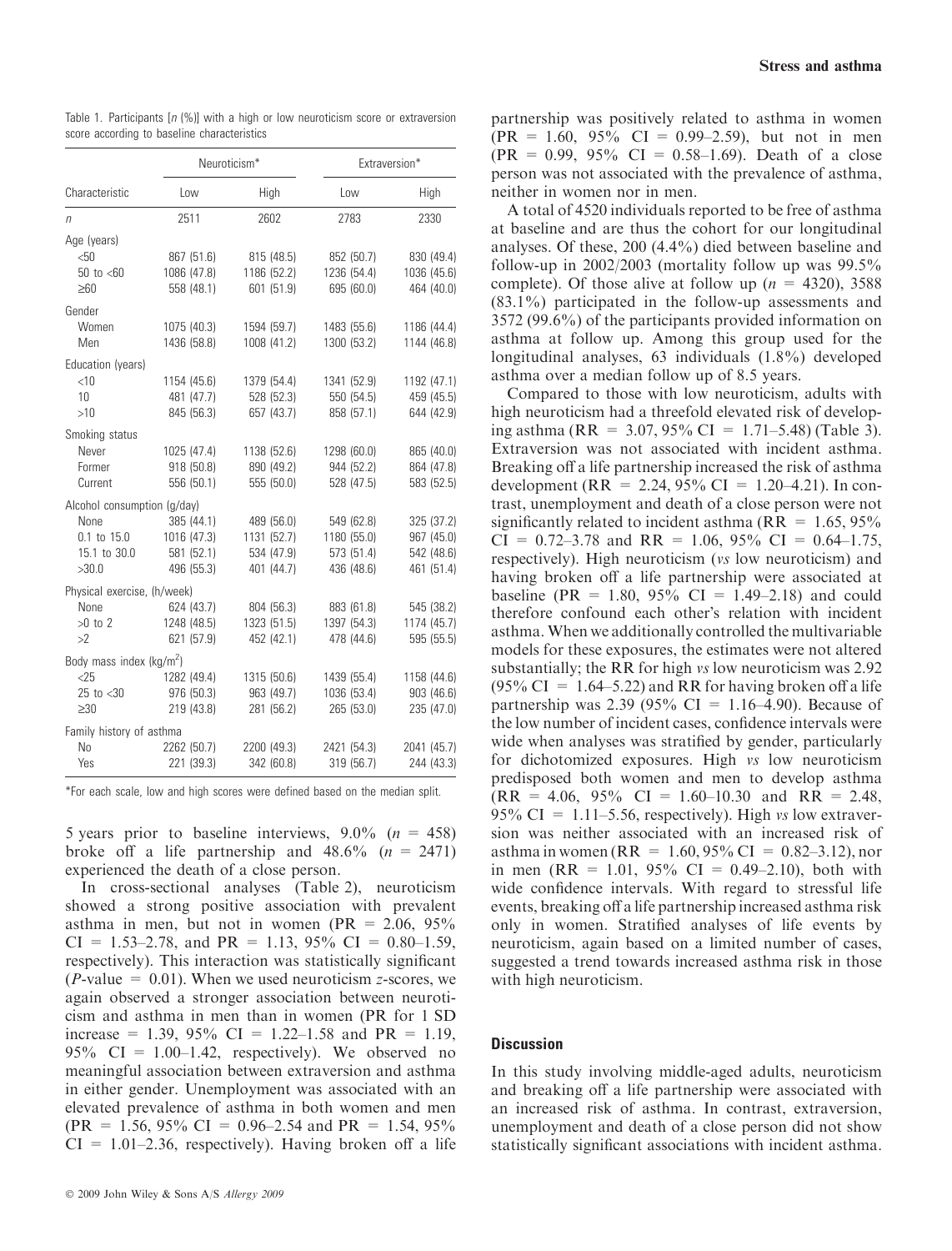| Exposures                                        |      | N with<br>prevalent<br>asthma $(%)$ | Age- and sex adjusted* |               |       |               |      |               |               | Multivariable <sup>+</sup> |       |               |      |               |  |
|--------------------------------------------------|------|-------------------------------------|------------------------|---------------|-------|---------------|------|---------------|---------------|----------------------------|-------|---------------|------|---------------|--|
|                                                  |      |                                     | Women and men          |               | Women |               | Men  |               | Women and men |                            | Women |               | Men  |               |  |
|                                                  | Ν    |                                     | PR                     | 95% CI        | PR    | 95% CI        | PR   | 95% CI        | PR            | 95% CI                     | PR    | 95% CI        | PR   | 95% CI        |  |
| Stress-related personality traits<br>Neuroticism |      |                                     |                        |               |       |               |      |               |               |                            |       |               |      |               |  |
| Low                                              | 2415 | 122(5.1)                            | 1.00                   | ref           | 1.00  | ref           | 1.00 | ref           | 1.00          | ref                        | 1.00  | ref           | 1.00 | ref           |  |
| High                                             | 2438 | 212 (8.7)                           | 1.80                   | $1.44 - 2.24$ | 1.30  | $0.95 - 1.79$ | 2.31 | $1.72 - 3.09$ | 1.63          | 1.29-2.06                  | 1.13  | $0.80 - 1.59$ | 2.06 | $1.53 - 2.78$ |  |
| Per 1 SD increase                                |      |                                     | 1.39                   | $.26 - 1.54$  | 1.29  | $1.10 - 1.52$ | 1.48 | $1.31 - 1.67$ | 1.30          | $1.17 - 1.45$              | 1.19  | $1.00 - 1.42$ | 1.39 | $1.22 - 1.58$ |  |
| Extraversion                                     |      |                                     |                        |               |       |               |      |               |               |                            |       |               |      |               |  |
| Low                                              | 2640 | 178 (6.7)                           | 1.00                   | ref           | 1.00  | ref           | 1.00 | ref           | 1.00          | ref                        | 1.00  | ref           | 1.00 | ref           |  |
| High                                             | 2213 | 156 (7.1)                           | 1.07                   | $0.87 - 1.32$ | 0.93  | $0.69 - 1.27$ | 1.21 | $0.91 - 1.60$ | 1.12          | $0.90 - 1.40$              | 1.03  | $0.74 - 1.45$ | 1.21 | $0.90 - 1.63$ |  |
| Per 1 SD increase                                |      |                                     | 1.05                   | $0.95 - 1.16$ | 0.98  | $0.84 - 1.14$ | 1.12 | $0.98 - 1.28$ | 1.09          | $0.98 - 1.21$              | 1.02  | $0.86 - 1.22$ | 1.14 | $0.99 - 1.32$ |  |
| Stressful life events:                           |      |                                     |                        |               |       |               |      |               |               |                            |       |               |      |               |  |
| Unemployment                                     |      |                                     |                        |               |       |               |      |               |               |                            |       |               |      |               |  |
| No                                               | 4446 | 291 (6.6)                           | 1.00                   | ref           | 1.00  | ref           | 1.00 | ref           | 1.00          | ref                        | 1.00  | ref           | 1.00 | ref           |  |
| Yes                                              | 379  | 43 (11.4)                           | 1.71                   | $.27 - 2.32$  | 1.84  | $1.17 - 2.91$ | 1.62 | $1.08 - 2.42$ | 1.57          | $1.15 - 2.16$              | 1.56  | $0.96 - 2.54$ | 1.54 | $1.01 - 2.36$ |  |
| Broke off life partnership                       |      |                                     |                        |               |       |               |      |               |               |                            |       |               |      |               |  |
| No                                               | 4396 | 300(6.8)                            | 1.00                   | ref           | 1.00  | ref           | 1.00 | ref           | 1.00          | ref                        | 1.00  | ref           | 1.00 | ref           |  |
| Yes                                              | 441  | 34(7.7)                             | 1.26                   | $0.90 - 1.78$ | 1.41  | $0.89 - 2.23$ | 1.11 | $0.66 - 1.86$ | 1.26          | $0.88 - 1.80$              | 1.60  | $0.99 - 2.59$ | 0.99 | $0.58 - 1.69$ |  |
| Death of a close person                          |      |                                     |                        |               |       |               |      |               |               |                            |       |               |      |               |  |
| No                                               | 2483 | 162(6.5)                            | 1.00                   | ref           | 1.00  | ref           | 1.00 | ref           | 1.00          | ref                        | 1.00  | ref           | 1.00 | ref           |  |
| Yes                                              | 2354 | 171(7.3)                            | 1.10                   | $0.90 - 1.36$ | 1.03  | $0.76 - 1.40$ | 1.17 | $0.88 - 1.55$ | 1.04          | $0.83 - 1.29$              | 0.87  | $0.63 - 1.19$ | 1.19 | $0.89 - 1.60$ |  |

Table 2. Prevalence ratios (PRs) and 95% confidence intervals (95% CI) of asthma at baseline according to personality traits and stressful life events

\*Analyses in the entire sample were adjusted for age (continuous and squared) and gender. Gender-stratified analyses were only adjusted for age (continuous and squared). Analyses in the entire sample were adjusted for age (continuous and squared), gender, education (<10, 10, >10 years), smoking status (never, former, current), alcohol consumption (0, 0.1–15.0, 15.1–30.0, >30.0 g/day), physical exercise (0, >0–2, >2 h/week), body mass index (<25, 25 to <30, ≥30 kg/m<sup>2</sup>), family history of asthma (yes, no). Gender-stratified analyses were adjusted for the same confounders except for gender.

During a period of 5 years prior to the baseline interview.

Strengths of our study include its large population-based sample and high participation rates. We were able to conduct longitudinal analyses thereby minimizing selection bias and information bias. Personality traits were measured by validated scales. Moreover, we adjusted for many important confounders at baseline in multivariable analyses.

We relied on self-reports of asthma, which is a pragmatic and efficient option of data collection for large epidemiological studies. Certainly, the possibility that nonreversible airway obstruction is labelled 'asthma' cannot be ruled out. There is, however, no generally accepted gold standard for the diagnosis of asthma (26). Using self-reported asthma or self-reported physiciandiagnosed asthma is therefore acceptable in analytical epidemiological studies (26). Another potential drawback is that stress-related personality characteristics could be differentially related to the reporting of asthma (e.g. those with high neuroticism may be more likely to report asthma). This might produce artefact associations. It seems unlikely that this would have introduced meaningful bias in our longitudinal analyses if we assume that personality traits are fairly stable, because false-positive cases of asthma would have been excluded from longitudinal analyses because of asthma at baseline. Another issue is that the items assessing stressful life events were rather unspecific. We only asked whether a particular

event had occurred or not within a period of 5 years before baseline. We had information neither on the exact timing of the stressful life events nor on how stressful the reported events have been perceived. Such factors might determine the actual stress response (27).

A further limitation of the study is the limited number of incident asthma cases. This resulted in wide confidence intervals for some exposures (i.e. unemployment) and for gender-specific estimates. Because of the low number of incident cases, personality traits were dichotomized at the median. This dichotomy is relatively crude and tertiles or quartiles of personality scores might have revealed more specific patterns of association. To avoid the necessity of choosing a cut-off and to increase statistical power, we also used personality scores as a continuous variable. Analyses with these variables produced similar results as analyses with dichotomized exposures.

Selective survival during follow up can never be ruled out and may affect exposure-disease associations in longitudinal studies with long intervals between questionnaires (as in our study). Neither extraversion nor any stressful life events were significantly associated with allcause mortality in our study (data not shown). In accordance with earlier studies (28, 29), we, however, observed a positive association between neuroticism and mortality during follow up: 1 SD increase of the neuroticism score was related to a 22% increase of the age-and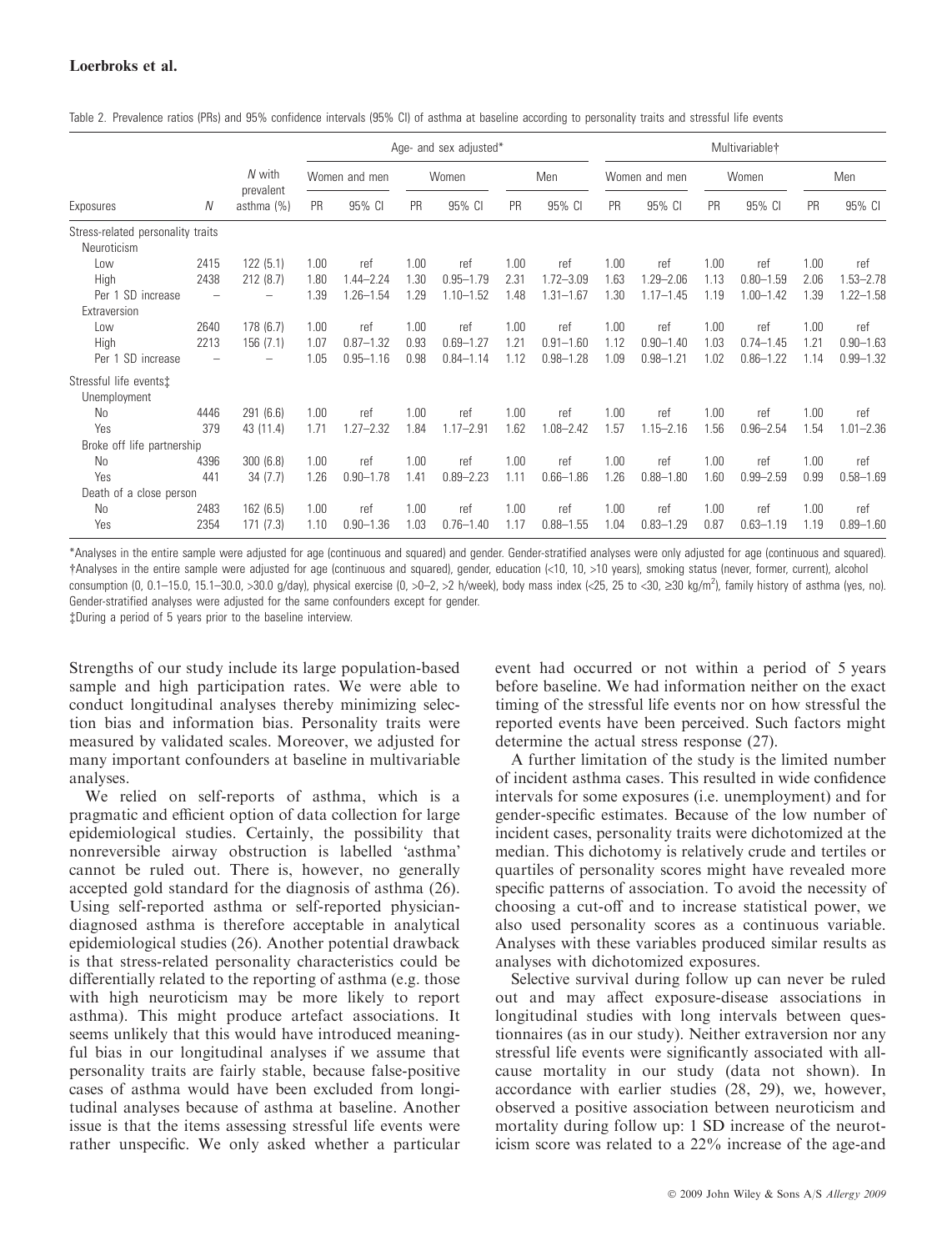Table 3. Risk ratios (RRs) and 95% confidence intervals (95% CI) of incident asthma according to personality traits and stressful life events

|                                                  |      | N with<br>incident<br>asthma (%) | Age- and sex adjusted* |               |           |               |           |               |               | Multivariable <sup>+</sup> |           |                |           |               |  |
|--------------------------------------------------|------|----------------------------------|------------------------|---------------|-----------|---------------|-----------|---------------|---------------|----------------------------|-----------|----------------|-----------|---------------|--|
| Exposures                                        |      |                                  | Women and men          |               | Women     |               | Men       |               | Women and men |                            | Women     |                | Men       |               |  |
|                                                  | N    |                                  | <b>RR</b>              | 95% CI        | <b>RR</b> | 95% CI        | <b>RR</b> | 95% CI        | <b>RR</b>     | 95% CI                     | <b>RR</b> | 95% CI         | <b>RR</b> | 95% CI        |  |
| Stress-related personality traits<br>Neuroticism |      |                                  |                        |               |           |               |           |               |               |                            |           |                |           |               |  |
| Low                                              | 1809 | 17(0.9)                          | 1.00                   | ref           | 1.00      | ref           | 1.00      | ref           | 1.00          | ref                        | 1.00      | ref            | 1.00      | ref           |  |
| High                                             | 1763 | 46 (2.6)                         | 2.86                   | $1.64 - 4.98$ | 3.38      | $1.41 - 8.09$ | 2.50      | $1.18 - 5.33$ | 3.07          | $1.71 - 5.48$              | 4.06      | $1.60 - 10.30$ | 2.48      | $1.11 - 5.56$ |  |
| Per 1 SD increase                                |      |                                  | 1.56                   | $1.26 - 1.95$ | 1.55      | $1.18 - 2.04$ | 1.58      | $1.12 - 2.24$ | 1.60          | $1.28 - 1.99$              | 1.61      | $1.23 - 2.11$  | 1.59      | $1.09 - 2.32$ |  |
| Extraversion                                     |      |                                  |                        |               |           |               |           |               |               |                            |           |                |           |               |  |
| Low                                              | 1975 | 30(1.5)                          | 1.00                   | ref           | 1.00      | ref           | 1.00      | ref           | 1.00          | ref                        | 1.00      | ref            | 1.00      | ref           |  |
| High                                             | 1596 | 33(2.1)                          | 1.32                   | $0.81 - 2.15$ | 1.65      | $0.85 - 3.22$ | 1.00      | $0.48 - 2.07$ | 1.30          | $0.79 - 2.15$              | 1.60      | $0.82 - 3.12$  | 1.01      | $0.49 - 2.10$ |  |
| Per 1 SD increase                                |      |                                  | 1.07                   | $0.85 - 1.36$ | 1.20      | $0.89 - 1.63$ | 0.94      | $0.65 - 1.36$ | 1.11          | $0.87 - 1.41$              | 1.21      | $0.88 - 1.68$  | 0.99      | $0.68 - 1.42$ |  |
| Stressful life events:<br>Unemployment           |      |                                  |                        |               |           |               |           |               |               |                            |           |                |           |               |  |
| <b>No</b>                                        | 3303 | 56 (1.7)                         | 1.00                   | ref           | 1.00      | ref           | 1.00      | ref           | 1.00          | ref                        | 1.00      | ref            | 1.00      | ref           |  |
| Yes                                              | 249  | 7(2.8)                           | 1.69                   | $0.78 - 3.67$ | 1.38      | $0.42 - 4.50$ | 2.05      | $0.72 - 5.78$ | 1.65          | $0.72 - 3.78$              | 1.54      | $0.49 - 4.79$  | 1.60      | $0.49 - 5.21$ |  |
| Broke off life partnership                       |      |                                  |                        |               |           |               |           |               |               |                            |           |                |           |               |  |
| <b>No</b>                                        | 3252 | 52(1.6)                          | 1.00                   | ref           | 1.00      | ref           | 1.00      | ref           | 1.00          | ref                        | 1.00      | ref            | 1.00      | ref           |  |
| Yes                                              | 308  | 11(3.6)                          | 2.04                   | $1.08 - 3.86$ | 2.48      | $1.14 - 5.40$ | 1.42      | $0.44 - 4.63$ | 2.24          | 1.20-4.21                  | 2.63      | $1.27 - 5.48$  | 1.65      | $0.50 - 5.44$ |  |
| Death of a close person                          |      |                                  |                        |               |           |               |           |               |               |                            |           |                |           |               |  |
| No                                               | 1839 | 33(1.8)                          | 1.00                   | ref           | 1.00      | ref           | 1.00      | ref           | 1.00          | ref                        | 1.00      | ref            | 1.00      | ref           |  |
| Yes                                              | 1720 | 30(1.7)                          | 0.99                   | $0.60 - 1.61$ | 0.87      | $0.45 - 1.68$ | 1.16      | $0.56 - 2.39$ | 1.06          | $0.64 - 1.75$              | 0.85      | $0.43 - 1.70$  | 1.36      | $0.66 - 2.80$ |  |

\*Analyses in the entire sample were adjusted for age (continuous and squared) and gender. Gender-stratified analyses were only adjusted for age (continuous and squared). Conventional multivariable outcome models were used to adjust for confounders.

Analyses in the entire sample were adjusted for age (continuous and squared), gender, education (< 10; 10; > 10 years), smoking status (never, former, current), alcohol consumption (0; 0.1–15.0; 15.1–30.0; >30.0 g/day), physical exercise (0, >0 to 2, >2 h/week), body mass index (< 25, 25 to < 30,  $\geq$  30 kg/m<sup>2</sup>), family history of asthma (yes, no). Gender-stratified analyses were adjusted for the same confounders except for gender. Multivariable RRs for dichotomized exposures were adjusted using propensity score quintiles. RRs for 1 SD increase in neuroticism or extraversion were adjusted using conventional multivariable outcome models. During a period of 5 years prior to the baseline interview.

sex-adjusted mortality risk. Thus, we might possibly have underestimated the magnitude of the true association between neuroticism and incident asthma because of

selective survival. High levels of neuroticism emerged from our analyses as a strong determinant of incident asthma in women and men in both age-adjusted and multivariable analyses. Only one study has previously examined neuroticism and asthma prospectively (16). In age-adjusted, sex-stratified, prospective analyses, Huovinen et al. (16) observed an increased odds ratio (OR) for self-reported asthma for men with high neuroticism *vs* men with low neuroticism, but the corresponding OR was not increased in women. After adjustment for respiratory symptoms, diseases and hay fever, the positive association observed in men was attenuated.

We observed inconsistent and weak associations between extraversion and asthma. The study by Huovinen et al. (16) suggested that high extraversion increased the odds of incident asthma in women, but not in men. The authors hypothesized that extraversion levels are associated with lifestyle differences in women and that smoking may partly explain the impact of extraversion on incident asthma in women. In our study, many lifestylerelated factors were associated with both extraversion

and neuroticism as well as with asthma suggesting that lifestyles might indeed be intermediate or confounding factors. In sensitivity analyses, we therefore excluded smoking status, alcohol consumption, physical exercise and body mass index from all multivariable models using the same population. However, we obtained very similar results for all exposures indicating that lifestyles are unlikely to explain the associations observed in our study (data not shown).

To our knowledge, only one previous study has examined stressful life events in relation to subsequent onset of asthma in adults who were initially free of asthma: a very large study conducted among individuals involved in the events on 9/11 suggested that those having experienced particularly stressful events had a higher asthma incidence (30). This association was, however, not controlled for potentially confounding variables (e.g. exposure to dust). Further, participants were asked to report new asthma 2– 3 years after their exposure; thus, recall bias is possible. Another population-based prospective study revealed that hospital admissions for asthma were not predicted by the number of recent adverse events in adulthood, but by the impact of these life events (31). Our study suggested specific associations between stressful events and the onset of asthma; breaking off a life partnership significantly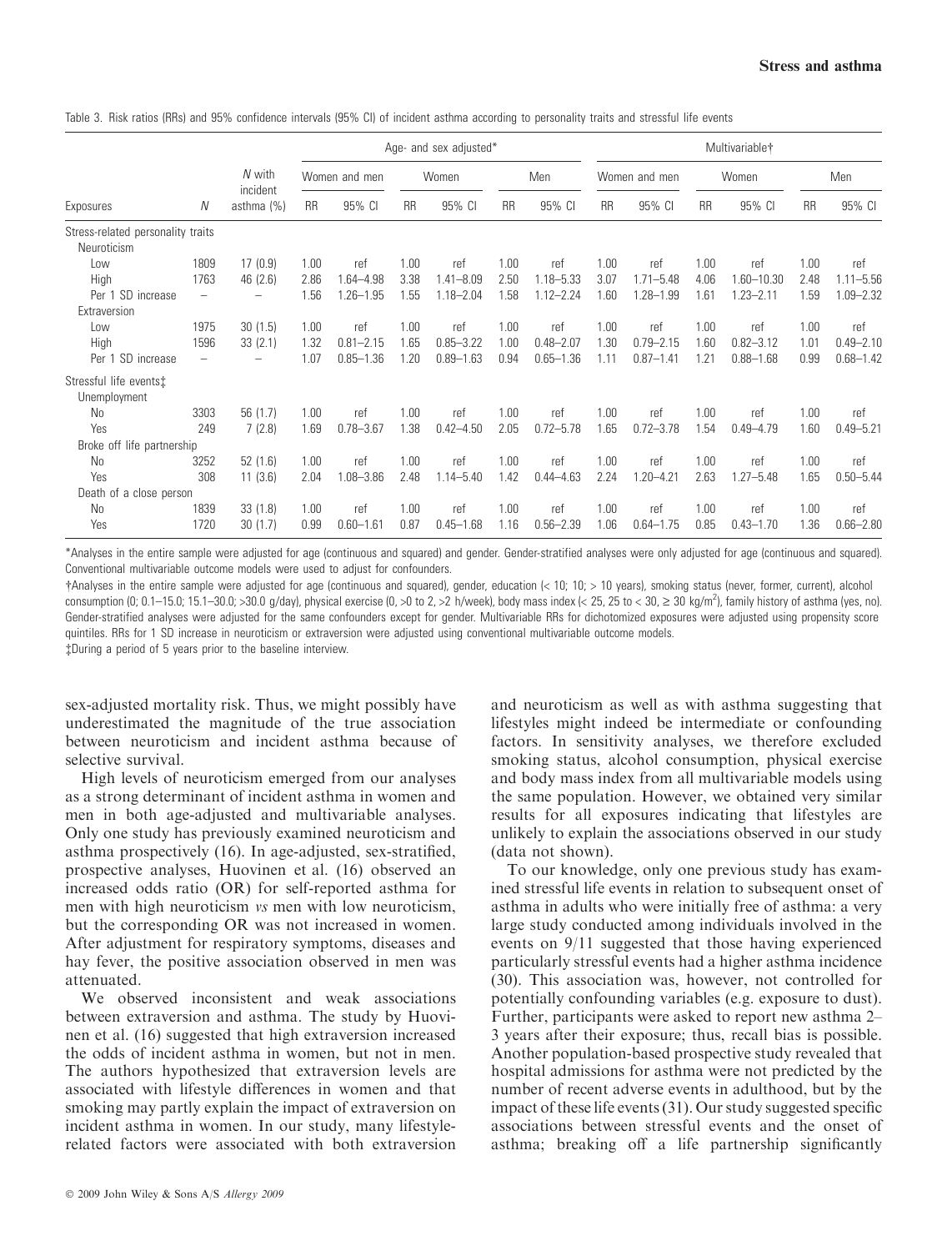increased the risk of asthma in contrast to the death of a close person and job loss. A cross-sectional study among Finnish university students (32) suggested that parental or personal conflicts (including parental divorce, separation from the spouse or severe conflicts in long-term close relationships) tend to increase the odds of asthma irrespective of their timing (before, concurrently or after the diagnosis of asthma). In line with our findings, there was no association between asthma and death or severe disease of a family member experienced prior or concurrently to the diagnosis of asthma. Likewise, a cross-sectional study among Australian men did not observe associations between asthma and unemployment or widowhood, but found a positive relationship between asthma and separation/divorce (33). The authors discussed increases of unhealthy behaviours and the removal of spousal support as a potential explanation. It remains, however, unclear to what extent unhealthy behavioural changes and removal of the partner's support can account for specific patterns of associations (e.g. for the lack of association between the death of a close person and asthma).

The physiological mechanisms by which personality, stress and emotions might influence the development or course of asthma are still not well known. Asthma is now considered to be largely a chronic inflammatory disease of the airways and many studies have linked stress and emotions to inflammatory processes (4, 5). Neuroticism is associated with emotional instability and a predisposition to experience distress (7). As such, persons high on neuroticism may be more exposed to stressful situations and their concomitant alteration of

inflammatory processes. However, evidence exists that the immune consequences differ for acute *vs* chronic stress (34) leading to some studies showing that certain types of stress lead to increases, whereas others lead to decreases in airway inflammation (35). Therefore, additional research is needed to clarify the exact nature of the stressors that are associated with asthma and how personality factors like neuroticism might factor into the equation.

Furthermore, victim-blaming must be avoided. Personality profiles might reflect certain genotypes and might not be modifiable or amenable to intervention. Finally, one should keep in mind that the absolute risk of asthma was very small in our cohort, even if a high susceptibility to stress and certain stressful events predisposed individuals to asthma.

In conclusion, our main findings are that high levels of neuroticism and breaking off a life partnership are independent risk factors for developing asthma. These observations might add to the understanding of the multifactorial aetiology of asthma, which remains to be elucidated.

#### Acknowledgments

A. Loerbroks and C. J. Apfelbacher were funded by the German Research Foundation (Graduiertenkolleg 793). We are grateful to Professor Manfred Amelang, Heidelberg, for support and advice.

#### References

- 1. Wright RJ, Rodriguez M, Cohen S. Review of psychosocial stress and asthma: an integrated biopsychosocial approach. Thorax 1998;53: 1066–1074.
- 2. Chida Y, Hamer M, Steptoe A. A bidirectional relationship between psychosocial factors and atopic disorders: a systematic review and meta-analysis. Psychosom Med 2008;70:102–116.
- 3. Sandberg S, Paton JY, Ahola S, McCann DC, McGuinness D, Hillary CR et al. The role of acute and chronic stress in asthma attacks in children. Lancet 2000;356:982–987.
- 4. Segerstrom SC, Miller GE. Psychological stress and the human immune system: a meta-analytic study of 30 years of inquiry. Psychol Bull 2004;130:601–630.
- 5. Vig RS, Forsythe P, Vliagoftis H. The role of stress in asthma: insight from studies on the effect of acute and chronic stressors in models of airway inflammation. Ann N Y Acad Sci 2006; 1088:65–77.
- 6. Priftis KN, Papadimitriou A, Nicolaidou P, Chrousos GP. Dysregulation of the stress response in asthmatic children. Allergy 2009;64:18–31.
- 7. Smith TW, MacKenzie J. Personality and risk of physical illness. Annu Rev Clin Psychol 2006;2:435–467.
- 8. Swickert RJ, Rosentreter CJ, Hittner JB, Mushrush JE. Extraversion, social support processes, and stress. Pers Individ Diff 2002;32:877–891.
- 9. Connor-Smith JK, Flachsbart C. Relations between personality and coping: a meta-analysis. J Pers Soc Psychol 2007;93:1080–1107.
- 10. LeBlanc J, Ducharme MB. Influence of personality traits on plasma levels of cortisol and cholesterol. Physiol Behav 2005;84:677–680.
- 11. Hauner KK, Adam EK, Mineka S, Doane LD, DeSantis AS, Zinbarg R et al. Neuroticism and introversion are associated with salivary cortisol patterns in adolescents. Psychoneuroendocrinology 2008;33:1344–1356.
- 12. Genuneit J, Weinmayr G, Radon K, Dressel H, Windstetter D, Rzehak P et al. Smoking and the incidence of asthma during adolescence: results of a large cohort study in Germany. Thorax 2006;61:572–578.
- 13. MunafoMR, Zetteler JI, Clark TG. Personality and smoking status: a meta-analysis. Nicotine Tob Res 2007;9:405–413.
- 14. Beuther DA, Sutherland ER. Overweight, obesity, and incident asthma: a meta-analysis of prospective epidemiologic studies. Am J Respir Crit Care Med 2007;175:661–666.
- 15. Kakizaki M, Kuriyama S, Sato Y, Shimazu T, Matsuda-Ohmori K, Nakaya N et al. Personality and body mass index: a cross-sectional analysis from the Miyagi Cohort Study. J Psychosom Res 2008;64:71–80.
- 16. Huovinen E, Kaprio J, Koskenvuo M. Asthma in relation to personality traits, life satisfaction, and stress: a prospective study among 11,000 adults. Allergy 2001;56:971–977.